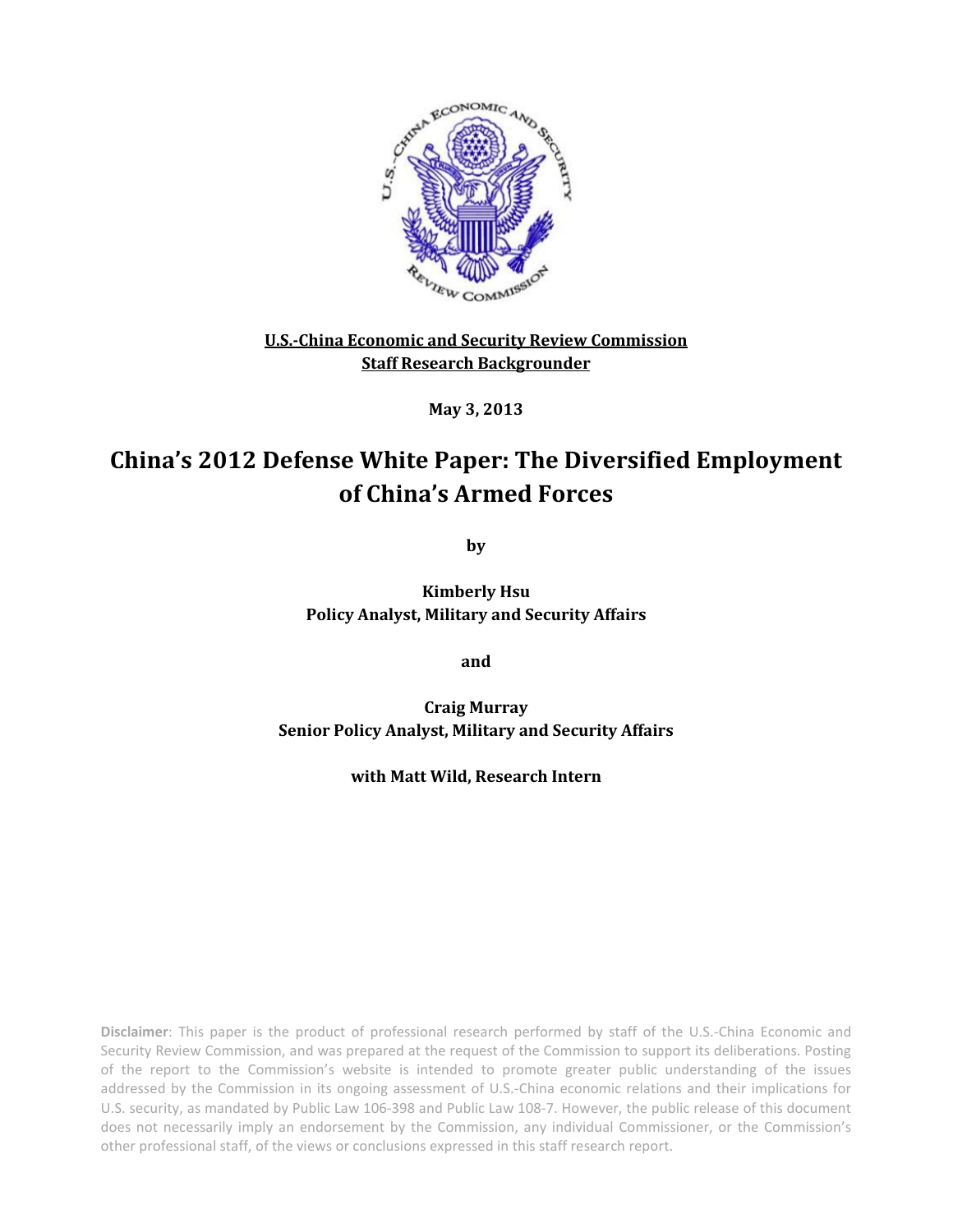# **Introduction**

China released the latest version of its biennial defense white paper (DWP) on April 16, 2013. DWPs – China's most authoritative publication on national security – are published by the State Council's Information Office and approved by the Central Military Commission (CMC), Ministry of National Defense (MND), and State Council. They include input from organizations throughout the PRC government, Chinese Communist Party, and People's Liberation Army (PLA). Beijing primarily uses DWPs as a public relations tool to ease deepening international concern over China's military modernization and answer calls for greater transparency.

Of note, this is the first DWP published since Xi Jinping assumed the CMC Chairmanship in November 2012. Although DWP preparations almost certainly began before Xi became CMC Chair, official PRC press suggests the paper contains strategic priorities specific to  $Xi^{1}$  $Xi^{1}$  $Xi^{1}$ 

# **New Approach to Format and Content**

All seven of China's previous DWPs, published from 1998 to 2010, were titled "China's National Defense." They provided a comprehensive overview of China's security environment, national security goals, general defense policy, major areas of concern, defense management, and international activity, among other issues. The 2012 DWP, titled "The Diversified Employment of China's Armed Forces," departs in both format and content from previous white papers. It is a shorter thematic paper that is less formal and ideological.

In an interview with the PLA's official newspaper, Major General Chen Zhou, a senior fellow at the PLA Academy of Military Science and the DWP's coordinating author, stated China plans to alternate between "comprehensive" and "subject-specific" DWPs. $<sup>2</sup>$  $<sup>2</sup>$  $<sup>2</sup>$ </sup>

#### **Notable Themes: US and Japan, Maritime Security, Realistic Training**

The full text of the 2012 DWP includes five chapters: (1) New Situation, New Challenges and New Missions; (2) Building and Development of China's Armed Forces; (3) Defending National Sovereignty, Security, and Territorial Integrity; (4) Supporting National Economic and Social Development; and (5) Safeguarding World Peace and Stability. The paper also includes Appendices that outline the PLA's global footprint, providing information on joint exercises and training with foreign militaries, participation in humanitarian assistance and disaster relief, and contributions to UN peacekeeping operations.

• The 2012 DWP includes somewhat stronger language on the U.S. than in the past, suggesting concern with the U.S. "rebalance" to Asia policy. Though it does not identify the rebalance explicitly, the DWP includes new language about how the adjustment of U.S. strategy in Asia "frequently makes the situation there tenser." In past DWPs, China has reserved this type of language to characterize the negative effect of U.S weapons sales to Taiwan to the U.S.-China relationship.

<span id="page-1-0"></span> $1$  Xinhua, "China Voice: Diversified Employment of Armed Forces Guarantees the 'China Dream'," April 16, 2013. OSC ID: CPP 20130416968284[.](http://www.opensource.gov/) *http://www.opensource.gov*.<br><sup>2</sup> Luo Zheng, "Provide Strong Support for Our Nation's Peaceful Development – An Interview with Chen Zhou, Director

<span id="page-1-1"></span>of the National Defense Policy Research Center of the Academy of Military Science," April 16, 2013. *Jiefangjun Bao* (PLA Daily). OSC ID: CPP20130417787007. *[http://www.opensource.gov](http://www.opensource.gov/)*; Xinhua, "China Declassifies Designations of PLA Corps," April 16, 2013. OSC ID: 20130416968122, *[http://www.opensource.gov](http://www.opensource.gov/)*; Michael Kiselycznyk and Phillip C. Saunders, *Assessing Chinese Military Transparency*, (Washington, DC: June 2010), p. 4.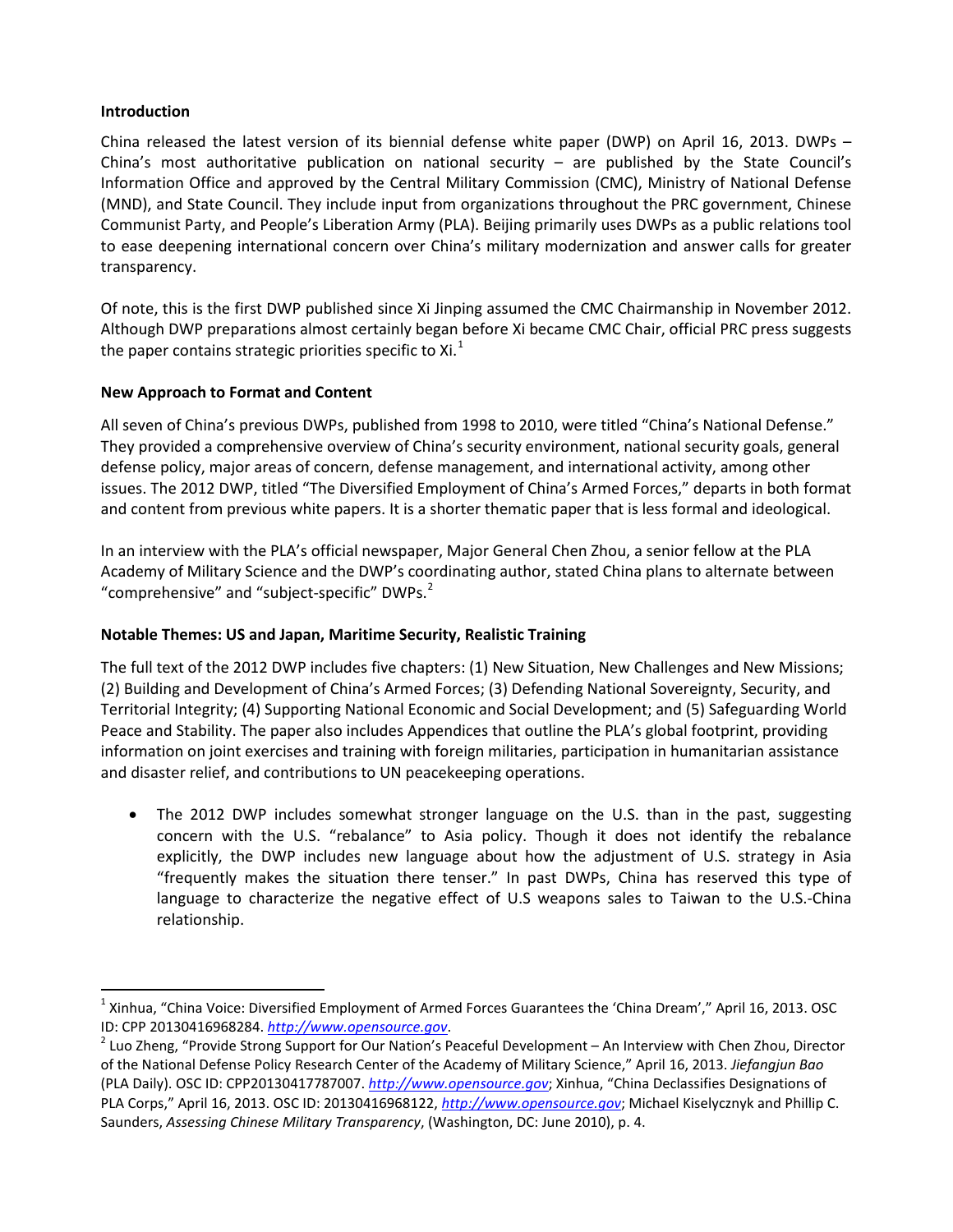- The 2012 DWP identifies Japan as a security concern more straightforwardly than in past papers, accusing Japan of "making trouble over the issue" of the Senkaku/ Diaoyu Islands. Past DWPs have briefly addressed Japan's reconsideration of its concept of self-defense and its "military" alliance relationship with Washington, but have generally focused on the cooperative aspects of the China-Japan defense relationship. This language has already spurred Tokyo's first ever demarche of a Chinese DWP. In July 2012, Japan's publication of its own defense white paper resulted in a demarche from China.<sup>[3](#page-2-0)</sup>
- The 2012 DWP expands on the importance of the maritime domain to the pursuit of China's core interests. Specifically, it highlights the need for a modern navy to protect maritime territorial sovereignty, secure maritime resources for China's sustainable development, and safeguard the security of international sea lanes of communication.
	- o The DWP presents the PLA Navy as a modernizing force that is increasingly operating in distant seas. A lengthy section on "intensifying blue-water training" states "combined task forces composed of new types of destroyers, frigates, ocean-going replenishment ships, and shipborne helicopters" will conduct training in missions such as "remote early warning, comprehensive control, open sea interception, long-range raid, anti-submarine warfare, and vessel protection at sea."
	- o For the first time in a DWP, the 2012 iteration explicitly indentifies the protection of overseas interests as a PLA priority. Previous DWPs have included similar themes in their discussions of international security cooperation. However, the 2012 DWP suggests maritime security is now a central component of this mission, citing the PLA Navy's role in Gulf of Aden antipiracy operations and in the evacuation of Chinese citizens during the 2011 Libya crisis.
- Finally, the 2012 DWP emphasizes the PLA's efforts to increase combat readiness and strengthen realistic combat-relevant training. Though "combat readiness" has long been a PLA priority, it has become a major theme in PLA media and authoritative documents since Xi Jinping became CMC Chairman..[4](#page-2-1) Importantly, this is part of a larger effort by Beijing to modernize the PLA training cycle and develop a professional force, and not an indication of plans to actually conduct combat operations.<sup>[5](#page-2-2)</sup>

# **Notable Omissions: Policy Shift or Editing Casualty?**

The 2012 DWP focuses on the PLA's "diversified missions" and does not discuss issues that are not applicable to this theme. Thus, omissions of important defense policy issues that typically were included in past iterations are attributable to the change in the DWP's structure rather than policy shifts.

• The paper does not mention China's defense budget. In contrast, previous iterations provided a multi-paragraph section on China's defense expenditures with details such as a rough breakdown of its categories of spending and a graphical depiction of its defense budget relative to advanced industrialized world powers. Although China announced this year's defense budget numbers

<span id="page-2-0"></span> $3$  Open Source Center. "Analysis: China – Defense White Paper Signals Increasing Concern Over US, Japanese Policies,"

<span id="page-2-1"></span>April 17, 2013[.](http://www.opensource.gov/) *http://www.opensource.gov*.<br><sup>4</sup> PLA General Staff Department, "Advance Military Work By Revolving Closely Around the Ability to Fight and Win

<span id="page-2-2"></span>Battles," Qiushi (Beijing) (February 1, 2013)[.](http://www.opensource.gov/) OSC ID: 20130201667001. *http://www.opensource.gov*.<br><sup>5</sup> Willy Lam, "Commander-in-Chief Xi Jinping Raises the Bar on PLA 'Combat Readiness,'" China Brief, January 18, 2013. *[http://www.jamestown.org/programs/chinabrief/single/?tx\\_ttnews\[tt\\_news\]=40329&cHash=d7a108eeb831585907e](http://www.jamestown.org/programs/chinabrief/single/?tx_ttnews%5btt_news%5d=40329&cHash=d7a108eeb831585907e389ed5a637ada) [389ed5a637ada](http://www.jamestown.org/programs/chinabrief/single/?tx_ttnews%5btt_news%5d=40329&cHash=d7a108eeb831585907e389ed5a637ada)*.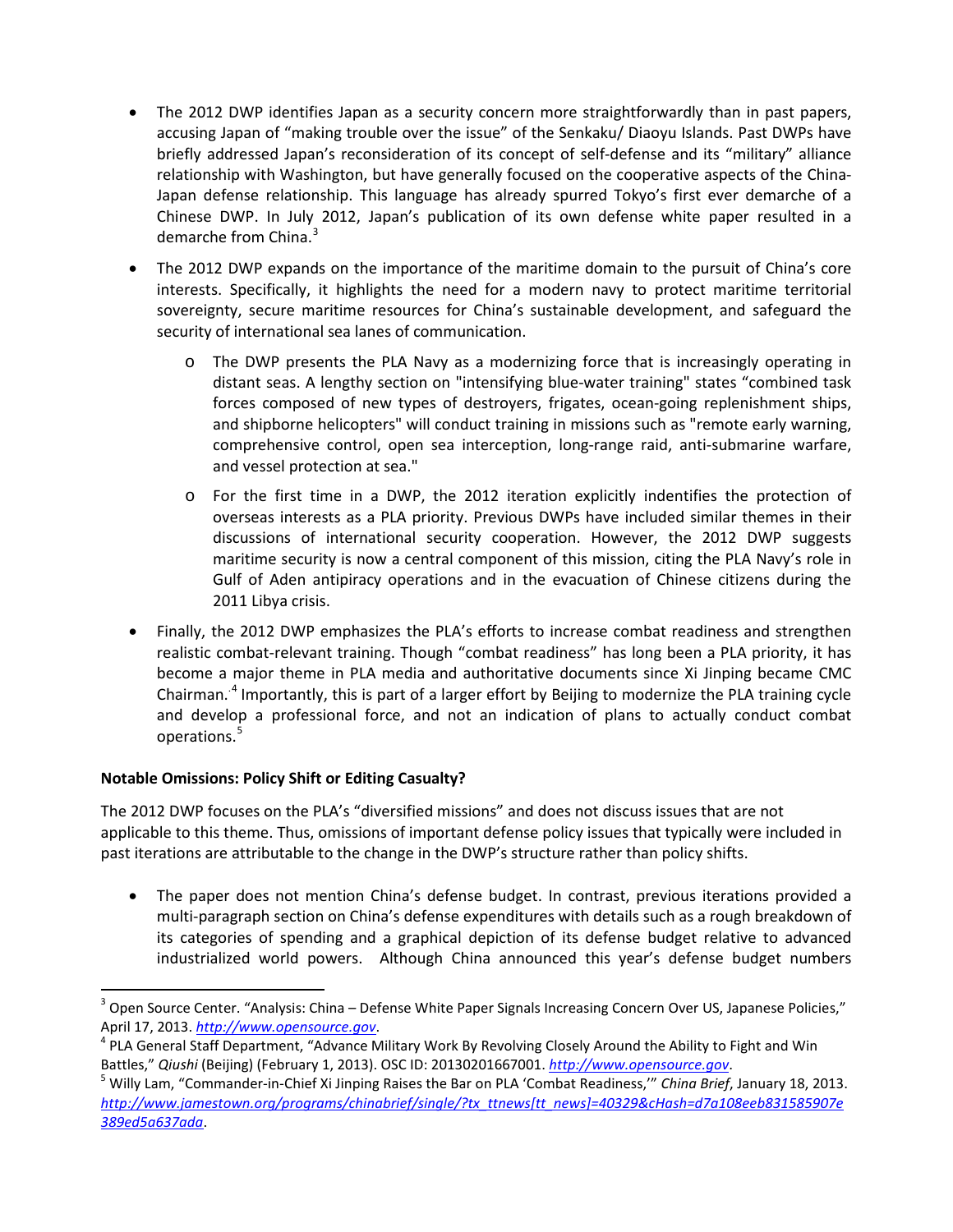during the National People's Congress meeting in March, it is unclear how, if at all, it intends to publicize the slightly more detailed budget data it has previously made available in the defense white paper.

• The 2012 DWP does not explicitly refer to China's longstanding "no-first-use" (NFU) nuclear policy. Nevertheless, its description of the Second Artillery's nuclear counterattack role is consistent with the NFU policy. In response to charges the omission signals a shift in China's nuclear doctrine,  $6$ Major General Yao Yunzhu of the PLA Academy of Military Science reaffirmed China's commitment to  $NFU.<sup>7</sup>$  $NFU.<sup>7</sup>$  $NFU.<sup>7</sup>$ 

# **Little New Information Revealed in Efforts to Demonstrate Transparency**

Official PRC and PLA media hailed the 2012 DWP as a milestone in transparency, pointing to changes made to the paper's form and content.<sup>[8](#page-3-2)</sup> The 2012 DWP does introduce some new information. However, it is largely information that was well known but never officially acknowledged, such as the designations of Group Armies under the Military Regions and a breakdown of how PLA personnel are allocated among the ground, air, and navy forces. <sup>[9](#page-3-3)</sup>

Further, as in previous iterations, the 2012 DWP offers no substantive information on important defense issues, including China's space and cyber programs, research and development, wartime procedures, and operational principles. Nor does the paper provide data on several key weapon systems, such as the J-20 fighter aircraft and anti-ship ballistic missile. In the past, Beijing has refuted this criticism by emphasizing the importance of transparency about *intentions* rather than *capabilities*.

China's efforts to increase transparency fell short of foreign expectations in this regard. Objectively determining whether or not the 2012 DWP is more transparent than previous iterations is problematic for two reasons: first, there is no international uniform standard for military transparency, and second, the change in DWP format complicates across-the-board content comparisons.<sup>[10](#page-3-4)</sup> If China alternates between "comprehensive" and "subject-specific" DWPs, the closest comparison to the 2012 iteration is likely to be the 2016 "subject-specific" paper.

<span id="page-3-0"></span> <sup>6</sup> James M. Acton, "Is China Changing its Position on Nuclear Weapons?" *New York Times*, April 19, 2013. *[http://www.nytimes.com/2013/04/19/opinion/is-china-changing-its-position-on-nuclear](http://www.nytimes.com/2013/04/19/opinion/is-china-changing-its-position-on-nuclear-weapons.html?pagewanted=all&_r=0)weapons.html?pagewanted=all&\_r=0*[.](http://www.nytimes.com/2013/04/19/opinion/is-china-changing-its-position-on-nuclear-weapons.html?pagewanted=all&_r=0) [7](http://www.nytimes.com/2013/04/19/opinion/is-china-changing-its-position-on-nuclear-weapons.html?pagewanted=all&_r=0) Yao Yunzhu, "China Will Not Change its Nuclear Policy," *China-US Focus*, April 22, 2013.

<span id="page-3-1"></span>

<span id="page-3-2"></span>*http://www.chinausfocus.com/peace-security/china-will-not-change-its-no-first-use-policy/*[.](http://www.chinausfocus.com/peace-security/china-will-not-change-its-no-first-use-policy/) [8](http://www.chinausfocus.com/peace-security/china-will-not-change-its-no-first-use-policy/) Xinhua, "China Issues National Defense White Paper," April 16, 2013. OSC ID: CPP 20130416968101.

<span id="page-3-3"></span>*[http://www.opensource.gov](http://www.opensource.gov/)*.<br><sup>9</sup> See Dennis Blasko, "The Chinese Army Today: Tradition and Transformation for the 21<sup>st</sup> Century," New York: Routledge, 2012. pp. 87-102. See also Huanqiu Wang (Global Times Online), "Zhengyi Zhishi: Wei Wojun Touminghua Lichengbei Shi Yibu Jiaohao!" (Justice: A milestone in achieving military transparency is commendable!). January 16, 2013[.](http://mil.huanqiu.com/china/2013-01/3499687_3.html) <u>http://mil.huanqiu.com/china/2013-01/3499687\_3.html</u>.<br><sup>10</sup> See generally Michael Kiselycznyk and Phillip C. Saunders, *Assessing Chinese Military Transparency,* (Washington,

<span id="page-3-4"></span>DC: June 2010) and Adam P. Liff and Andrew S. Erickson, "Demystifying China's Defense Spending: Less Mysterious in the Aggregate," *China Quarterly* (March 2013): 1-26.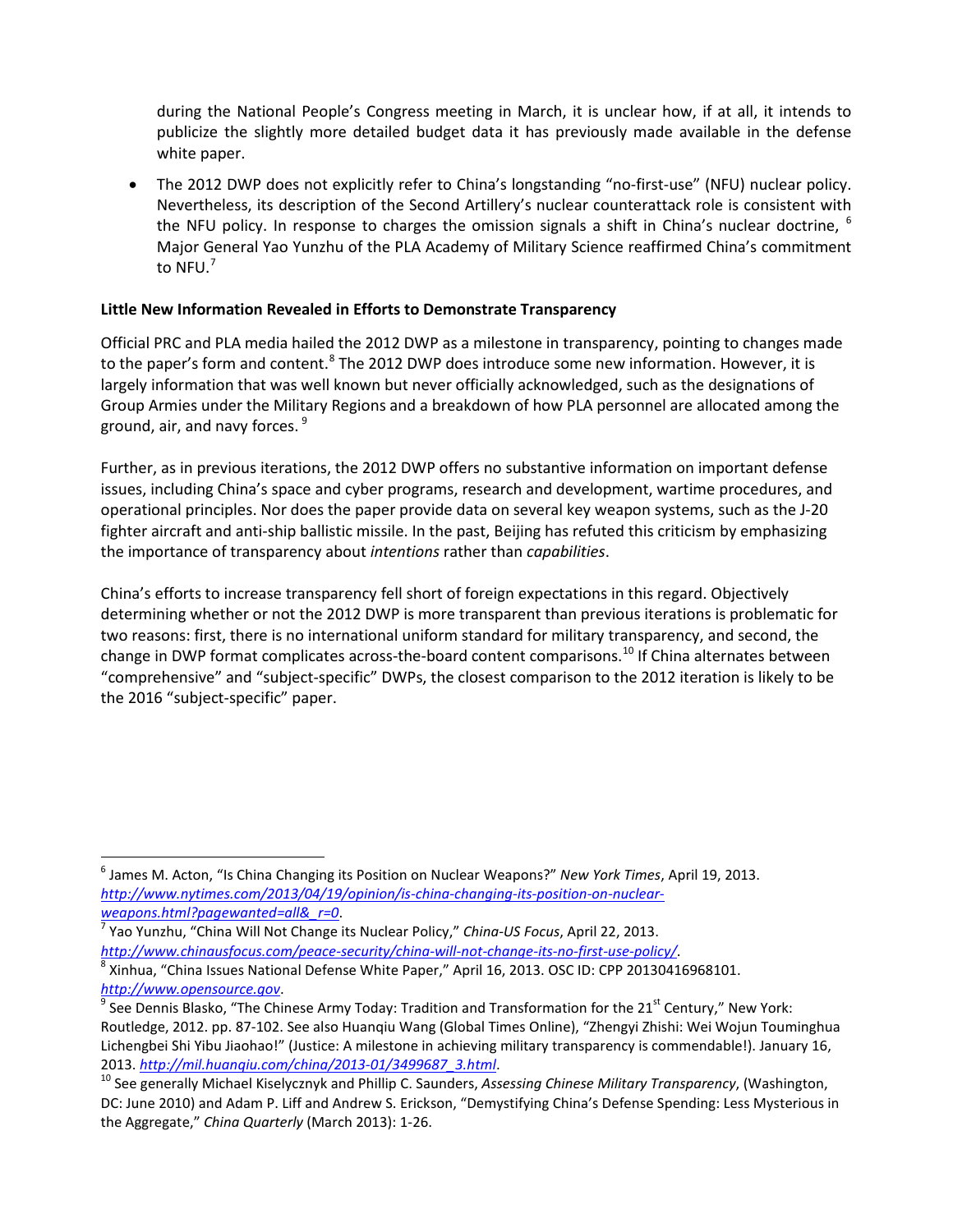# <span id="page-4-0"></span>**Appendix: China's Defense White Papers, 2004-2012: Select Themes[1](#page-4-0)**

| <b>SUBJECT</b> | 2012                                                                                                                                                                                         | 2010                                                                                                                                                                               | 2008                                                                                                                                                                                                                                                                                                                                      | 2006                                                                                                                                                                                                                                                                                        | 2004                                                                                                                                                                                                                                                       |
|----------------|----------------------------------------------------------------------------------------------------------------------------------------------------------------------------------------------|------------------------------------------------------------------------------------------------------------------------------------------------------------------------------------|-------------------------------------------------------------------------------------------------------------------------------------------------------------------------------------------------------------------------------------------------------------------------------------------------------------------------------------------|---------------------------------------------------------------------------------------------------------------------------------------------------------------------------------------------------------------------------------------------------------------------------------------------|------------------------------------------------------------------------------------------------------------------------------------------------------------------------------------------------------------------------------------------------------------|
| U.S.           | "Some country has<br>strengthened its Asia-<br>Pacific military<br>alliances, expanded its<br>military presence in<br>the region, and<br>frequently makes the<br>situation there<br>tenser." | "China and the United<br>States maintain<br>consultations on such<br>issues as non-<br>proliferation,<br>counterterrorism, and<br>bilateral military and<br>security cooperation." | "Some major powers<br>are realigning their<br>security and military<br>strategies, increasing<br>their defense<br>investment, speeding<br>up the transformation<br>of armed forces, and<br>developing advanced<br>military technology,<br>weapons and<br>equipment."                                                                      | "The United States is<br>accelerating its<br>realignment of military<br>deployment to<br>enhance its military<br>capability in the Asia-<br>Pacific region. The<br>United States and<br>Japan are<br>strengthening their<br>military alliance in<br>pursuit of operational<br>integration." | "The United States is<br>realigning and<br>reinforcing its military<br>presence in this region<br>by buttressing military<br>alliances and<br>accelerating<br>deployment of missile<br>defense systems."                                                   |
| Japan          | "Japan is making<br>trouble over the issue<br>of the Diaoyu Islands."                                                                                                                        | "Since 2008, China and<br>Japan have held<br>several consultations<br>over the establishment<br>of a maritime liaison<br>mechanism."                                               | "China-Japan defense<br>relations have made<br>headway. The two<br>sides have held the<br>seventh and eighth<br>China-Japan<br>Defense and Security<br>Consultation, made<br>their first exchange of<br>port calls by naval<br>ships, and held the<br>first consultation over<br>the establishment of a<br>maritime liaison<br>mechanism" | "The United States and<br>Japan are<br>strengthening their<br>military alliance in<br>pursuit of operational<br>integration. Japan<br>seeks to revise its<br>constitution and<br>exercise collective self<br>defense. Its military<br>posture is becoming<br>more external-<br>oriented."   | "Japan is stepping up<br>its constitutional<br>overhaul, adjusting its<br>military and security<br>policies and<br>developing the missile<br>defense system for<br>future deployment.<br>It has also markedly<br>increased military<br>activities abroad." |

 $1$  Excerpts are from the State Council Information Office's English-language version of each defense white paper.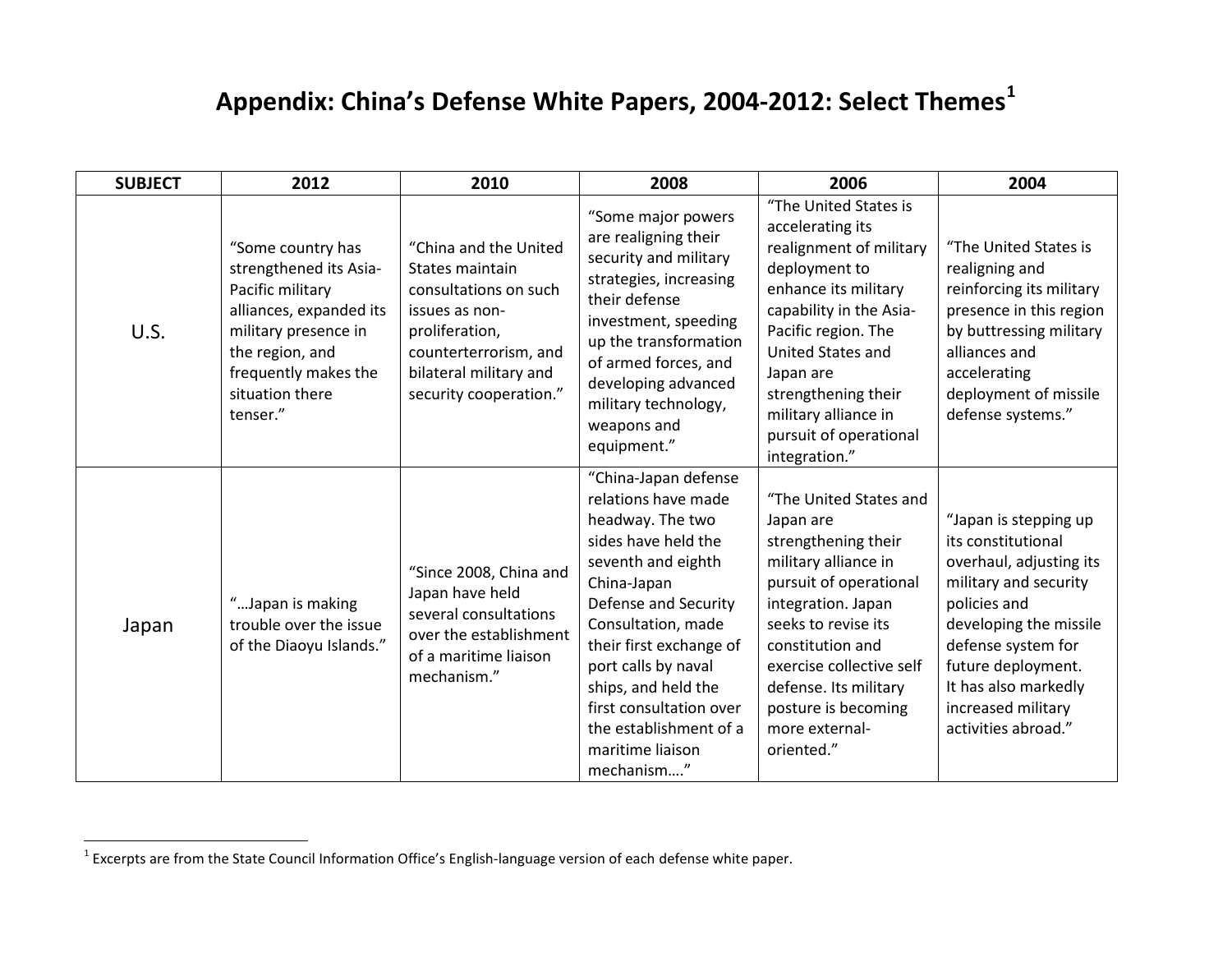| <b>SUBJECT</b>          | 2012                      | 2010                     | 2008                          | 2006                      | 2004                                                                                                                                                                                                                                                                |
|-------------------------|---------------------------|--------------------------|-------------------------------|---------------------------|---------------------------------------------------------------------------------------------------------------------------------------------------------------------------------------------------------------------------------------------------------------------|
|                         |                           | "On the basis of         | "The attempts of the          |                           | "The separatist<br>activities of the<br>'Taiwan independence'<br>forces have<br>increasingly become<br>the biggest immediate                                                                                                                                        |
|                         |                           | opposing "Taiwan         | separatist forces for         | "By pursuing a radical    |                                                                                                                                                                                                                                                                     |
|                         |                           | independence" and        | 'Taiwan independence'         | policy for 'Taiwan        |                                                                                                                                                                                                                                                                     |
|                         |                           | adhering to the "1992    | to seek 'de jure Taiwan       | independence,' the        |                                                                                                                                                                                                                                                                     |
|                         |                           | Consensus," the two      | independence' have            | Taiwan authorities aim    |                                                                                                                                                                                                                                                                     |
|                         |                           | sides have enhanced      | been thwarted, and            | at creating 'de jure      |                                                                                                                                                                                                                                                                     |
|                         | "China enjoys general     | political mutual trust,  | the situation across          | Taiwan independence'      |                                                                                                                                                                                                                                                                     |
|                         | social stability and      | conducted                | the Taiwan Straits has        | through 'constitutional   |                                                                                                                                                                                                                                                                     |
|                         | cross-Straits relations   | consultations and        | taken a significantly         | reform,' thus still       | threat to China's                                                                                                                                                                                                                                                   |
| Taiwan                  | are sustaining a          | dialogues, and reached   | positive turn. The two        | posing a grave threat     | sovereignty and                                                                                                                                                                                                                                                     |
|                         | momentum of               | a series of agreements   | sides have resumed            | to China's sovereignty    | territorial integrity as                                                                                                                                                                                                                                            |
|                         | peaceful<br>development." | for realizing direct and | and made progress in          | and territorial           | well as peace and<br>stability on both sides<br>of the Taiwan Straits<br>and the Asia-Pacific<br>region as a whole."                                                                                                                                                |
|                         |                           | bilateral exchanges of   | consultations on the          | integrity, as well as to  |                                                                                                                                                                                                                                                                     |
|                         |                           | mail, transport and      | common political basis        | peace and stability       |                                                                                                                                                                                                                                                                     |
|                         |                           | trade, as well as        | of the '1992                  | across the Taiwan         |                                                                                                                                                                                                                                                                     |
|                         |                           | promoting economic       | Consensus,' and               | Straits and in the Asia-  |                                                                                                                                                                                                                                                                     |
|                         |                           | and financial            | consequently cross-           | Pacific region as a       |                                                                                                                                                                                                                                                                     |
|                         |                           | cooperation across the   | <b>Straits relations have</b> | whole."                   |                                                                                                                                                                                                                                                                     |
|                         |                           | Straits."                | improved."                    |                           |                                                                                                                                                                                                                                                                     |
|                         | <b>NOT MENTIONED</b>      | "The United States, in   | " [T]he United States         | "The United States has    | "[The United States]<br>continues to increase,<br>quantitatively and<br>qualitatively, its arms<br>sales to Taiwan,<br>sending a wrong signal<br>to the Taiwan<br>authorities. The US<br>action does not serve a<br>stable situation across<br>the Taiwan Straits." |
| Arms Sales to<br>Taiwan |                           | the defiance of the      | continues to sell arms        | reiterated many times     |                                                                                                                                                                                                                                                                     |
|                         |                           | three Sino-US joint      | to Taiwan in violation        | that it will adhere to    |                                                                                                                                                                                                                                                                     |
|                         |                           | communiqués,             | of the principles             | the "one China" policy    |                                                                                                                                                                                                                                                                     |
|                         |                           | continues to sell        | established in the            | and honor the three       |                                                                                                                                                                                                                                                                     |
|                         |                           | weapons to               | three Sino-US joint           | joint communiqués         |                                                                                                                                                                                                                                                                     |
|                         |                           | Taiwan, severely         | communiqués, causing          | But, it continues to sell |                                                                                                                                                                                                                                                                     |
|                         |                           | impeding Sino-US         | serious harm to Sino-         | advanced weapons to       |                                                                                                                                                                                                                                                                     |
|                         |                           | relations and impairing  | US relations as well as       | Taiwan, and has           |                                                                                                                                                                                                                                                                     |
|                         |                           | the peaceful             | peace and                     | strengthened its          |                                                                                                                                                                                                                                                                     |
|                         |                           | development of cross     | stability across the          | military ties with        |                                                                                                                                                                                                                                                                     |
|                         |                           | Strait relations."       | Taiwan Straits."              | Taiwan."                  |                                                                                                                                                                                                                                                                     |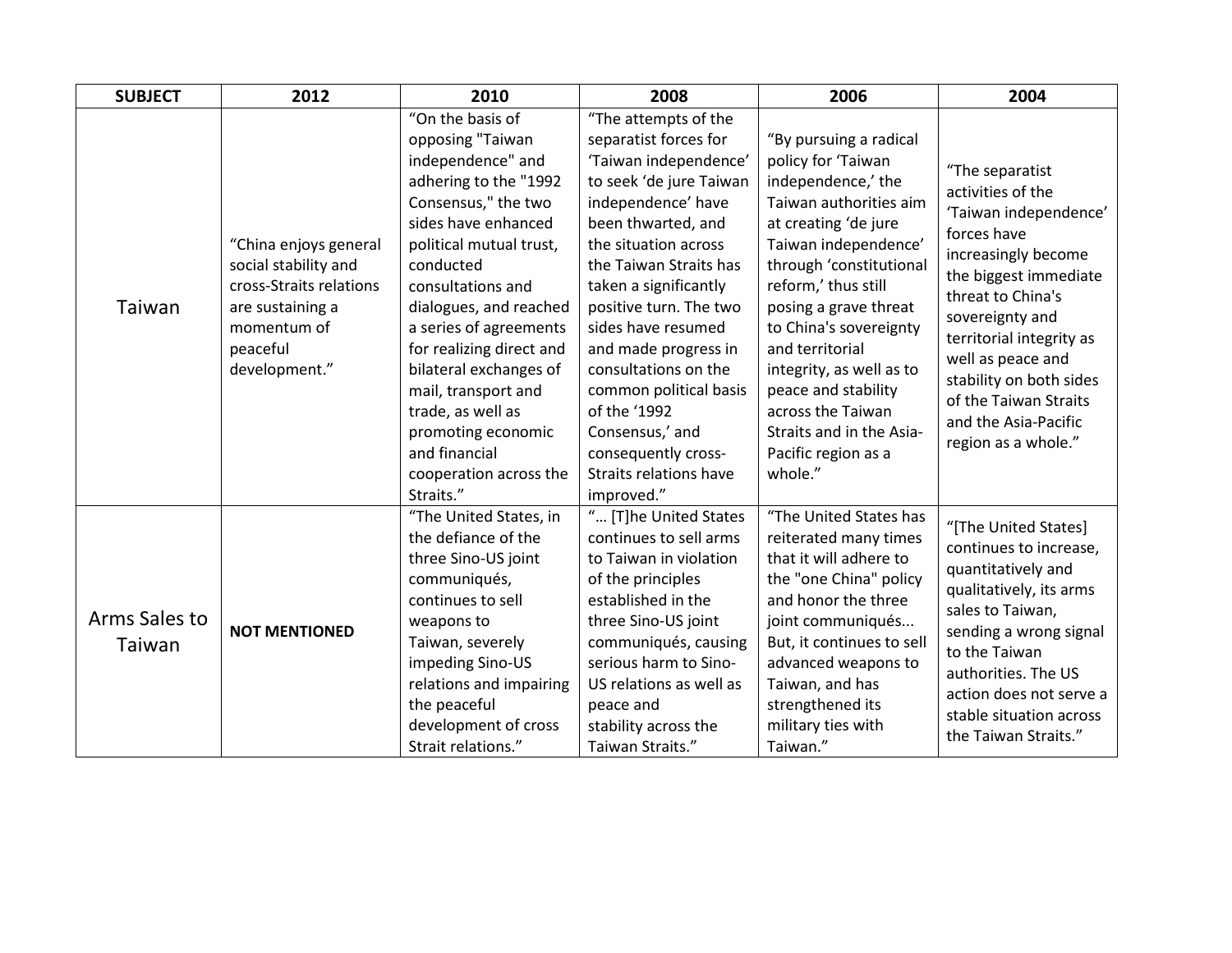<span id="page-6-0"></span>

| <b>SUBJECT</b>                                 | 2012                                                                                                                                                                                                                                                                                                                                                                                        | 2010                                                                                                                                                                                                                                                                                                                                                                                                                                                                   | 2008                                                                                                                                                                                                                                                                     | 2006                                                                                                                                                                                                                                                                                                                                                                                                                   | 2004                                                                                                                                                                                                                                                                                                                                                                     |
|------------------------------------------------|---------------------------------------------------------------------------------------------------------------------------------------------------------------------------------------------------------------------------------------------------------------------------------------------------------------------------------------------------------------------------------------------|------------------------------------------------------------------------------------------------------------------------------------------------------------------------------------------------------------------------------------------------------------------------------------------------------------------------------------------------------------------------------------------------------------------------------------------------------------------------|--------------------------------------------------------------------------------------------------------------------------------------------------------------------------------------------------------------------------------------------------------------------------|------------------------------------------------------------------------------------------------------------------------------------------------------------------------------------------------------------------------------------------------------------------------------------------------------------------------------------------------------------------------------------------------------------------------|--------------------------------------------------------------------------------------------------------------------------------------------------------------------------------------------------------------------------------------------------------------------------------------------------------------------------------------------------------------------------|
| International<br>Security<br>Situation         | "China's armed forces<br>have always been a<br>staunch force<br>upholding world peace<br>and regional stability,<br>and will continue to<br>increase cooperation<br>and mutual trust with<br>the armed forces of<br>other countries,<br>participate in regional<br>and international<br>security affairs, and<br>play an active role in<br>international political<br>and security fields." | "China is promoting<br>the establishment of<br>equal, mutually<br>beneficial and<br>effective mechanisms for<br>military confidence-<br>building, which should<br>be based on the<br>principles of holding<br>consultations on an<br>equal footing, mutual<br>respect for core interests<br>and recognition of major<br>security concerns, not<br>targeting at any third<br>country, and not<br>threatening or harming<br>other countries' security<br>and stability." | "China persists in<br>developing friendly<br>relations, enhancing<br>political<br>mutual trust,<br>conducting security<br>cooperation and<br>maintaining common<br>security with all<br>countries on the basis<br>of the Five Principles of<br>Peaceful<br>Coexistence." | "China pursues a new<br>security concept<br>featuring mutual trust,<br>mutual benefit, equality<br>and coordination, and<br>adheres to the Five<br><b>Principles of Peaceful</b><br>Coexistence. It works to<br>promote good-<br>neighborliness, mutual<br>benefit and win-win,<br>and endeavors to<br>advance international<br>security cooperation<br>and strengthen military<br>relations with other<br>countries." | "Adhering to the<br>purposes and principles<br>of the UN Charter,<br>China persists in<br>developing friendly<br>relations and<br>strengthening<br>cooperation with other<br>countries on the basis<br>of the Five Principles of<br>Peaceful Coexistence,<br>and devotes itself to<br>promoting international<br>security dialogues and<br>cooperation of all<br>forms." |
| Maritime<br>Security<br>Situation <sup>2</sup> | "some neighboring<br>countries are taking<br>actions that complicate<br>or exacerbate the<br>situation" "It is an<br>essential national<br>development strategy to<br>exploit, utilize and<br>protect the seas and<br>oceans, and build China<br>into a maritime power. It<br>is an important duty for<br>the PLA to resolutely<br>safeguard China's<br>maritime rights and<br>interests."  | "Disputes over<br>territorial and maritime<br>rights and interests<br>flare up<br>occasionallyPressure<br>builds up in preserving<br>China's territorial<br>integrity and maritime<br>rights and interests"                                                                                                                                                                                                                                                            | "conflicting claims<br>over territorial and<br>maritime rights and<br>interests remain<br>serious, regional<br>hotspots are<br>complex"                                                                                                                                  | "conflicting claims<br>over maritime rights<br>and interests<br>undermine trust and<br>cooperation among<br>states."                                                                                                                                                                                                                                                                                                   | [Does not identify<br>maritime issues as an<br>explicit concern in the<br>broader security<br>situation]                                                                                                                                                                                                                                                                 |

 $\frac{2}{T}$ This section cites passages on maritime security as they relate to the defense white papers' description of the international security situation. It does not cite passages on maritime security from the papers' descriptions of naval missions, implementation of laws and regulations, or border issues.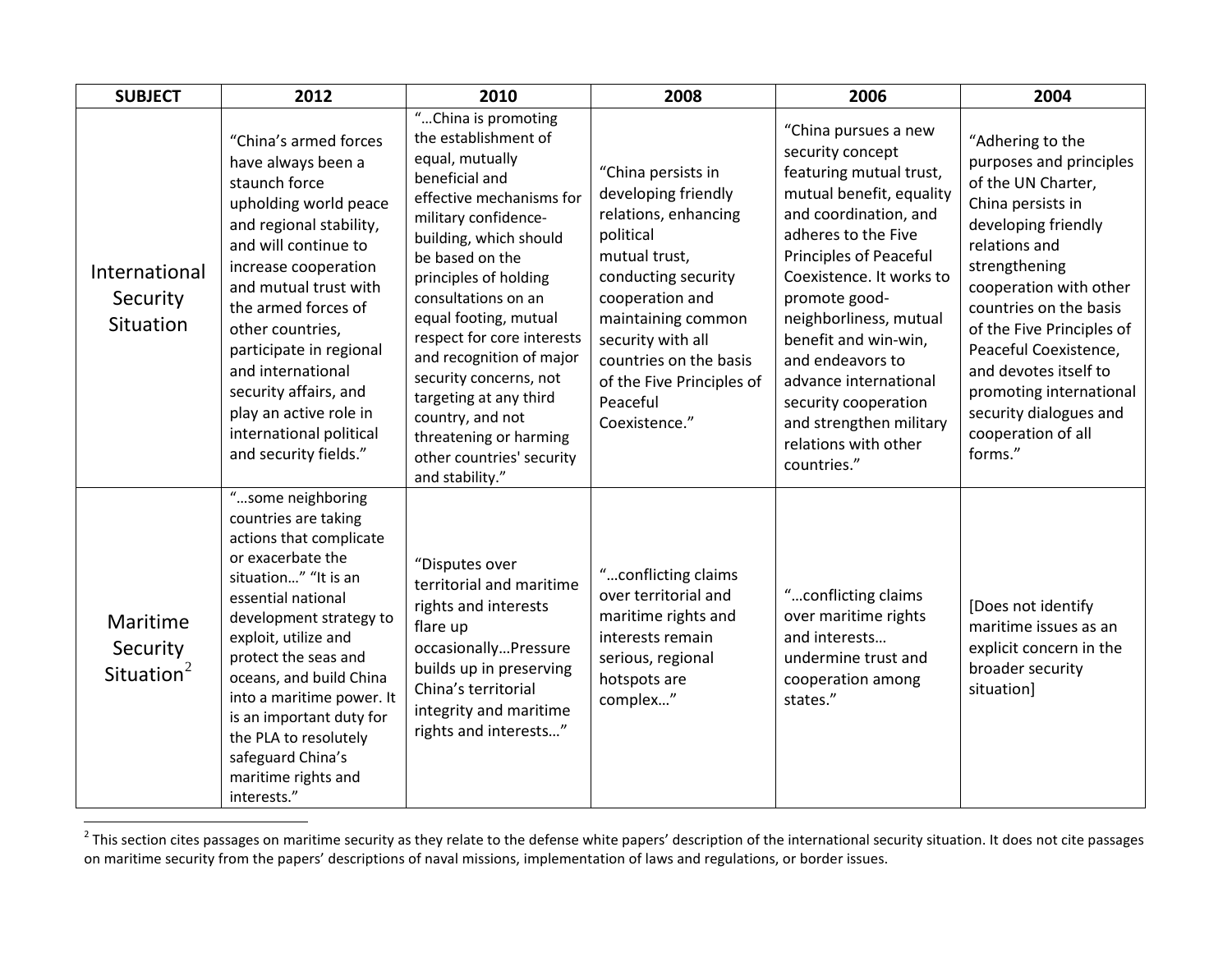| <b>SUBJECT</b>        | 2012                                  | 2010                     | 2008                      | 2006                       | 2004                      |
|-----------------------|---------------------------------------|--------------------------|---------------------------|----------------------------|---------------------------|
|                       | "China's armed forces<br>unswervingly | "In accordance with      | "The Chinese              | "Major scientific and      | "Outer space is the       |
|                       |                                       | the principle of         | government has all        | technological projects,    | common property of        |
|                       |                                       | peaceful use of outer    | along advocated the       | such as manned space       | mankind. China hopes      |
|                       |                                       | space, China has         | peaceful use of outer     | flights and the Lunar      | that the international    |
|                       |                                       | conducted bilateral      | space, and opposed        | Probe Project, are         | community would           |
|                       |                                       | cooperation and          | the introduction of       | being carried out to       | take action as soon as    |
|                       |                                       | exchanges with Russia,   | weapons and an arms       | spur the leapfrogging      | possible to conclude      |
| Space                 | protectnational                       | France, Brazil, Ukraine, | race in outer space.      | development of high-       | an international legal    |
|                       | security interests in                 | the United States and    | The existing              | tech enterprises           | instrument on             |
|                       | outer space"                          | the                      | international legal       | combining military and     | preventing the            |
|                       |                                       | European Space           | instruments               | civilian needs and to      | weaponization of and      |
|                       |                                       | Agency (ESA) in the      | concerning outer          | bring about overall        | arms race in outer        |
|                       |                                       | fields of space          | space are not sufficient  | improvements in            | space through             |
|                       |                                       | technology, space        | to effectively prevent    | defense-related            | negotiations, to ensure   |
|                       |                                       | exploration and space    | the spread of weapons     | science and                | the peaceful use of       |
|                       |                                       | science."                | to outer space."          | technology."               | outer space."             |
|                       |                                       |                          |                           | "China upholds the         |                           |
|                       |                                       | "[China] has adhered     |                           | principles of              | "China consistently       |
|                       |                                       | to the policy of no-     |                           | counterattack in self      | stands for complete       |
|                       | "If China comes under                 | first-use of nuclear     |                           | defense and limited        | prohibition and           |
|                       | a nuclear threat, the                 | weapons at any time      | "China remains            | development of             | thorough destruction      |
|                       | nuclear missile force                 | and in any               | committed to the          | nuclear weapons, and       | of nuclear weapons. It    |
|                       | will act upon the                     | circumstances, and       | policy of no first use of | aims at building a lean    | always pursues a          |
|                       | orders of the CMC, go                 | made the unequivocal     | nuclear weapons,          | and effective nuclear      | policy of no first use of |
|                       | into a higher level of                | commitment that          | pursues a self-           | force capable of           | nuclear weapons, and      |
| <b>Nuclear Policy</b> | readiness, and get                    | under no                 | defensive nuclear         | meeting national           | undertakes                |
|                       | ready for a nuclear                   | circumstances will it    | strategy, and will        | security needs. It         | unconditionally not to    |
|                       | counterattack to deter                | use or threaten to use   | never enter into a        | endeavors to ensure        | use or threaten to use    |
|                       | the enemy from using                  | nuclear weapons          | nuclear arms race with    | the security and           | nuclear weapons           |
|                       | nuclear weapons                       | against non-nuclear-     | any other country."       | reliability of its nuclear | against non-nuclear-      |
|                       | against China."                       | weapon states or         |                           | weapons and                | weapon states or          |
|                       |                                       | nuclear-weapon-free      |                           | maintains a credible       | nuclear-weapon-free       |
|                       |                                       | zones."                  |                           | nuclear deterrent          | zones."                   |
|                       |                                       |                          |                           | force."                    |                           |